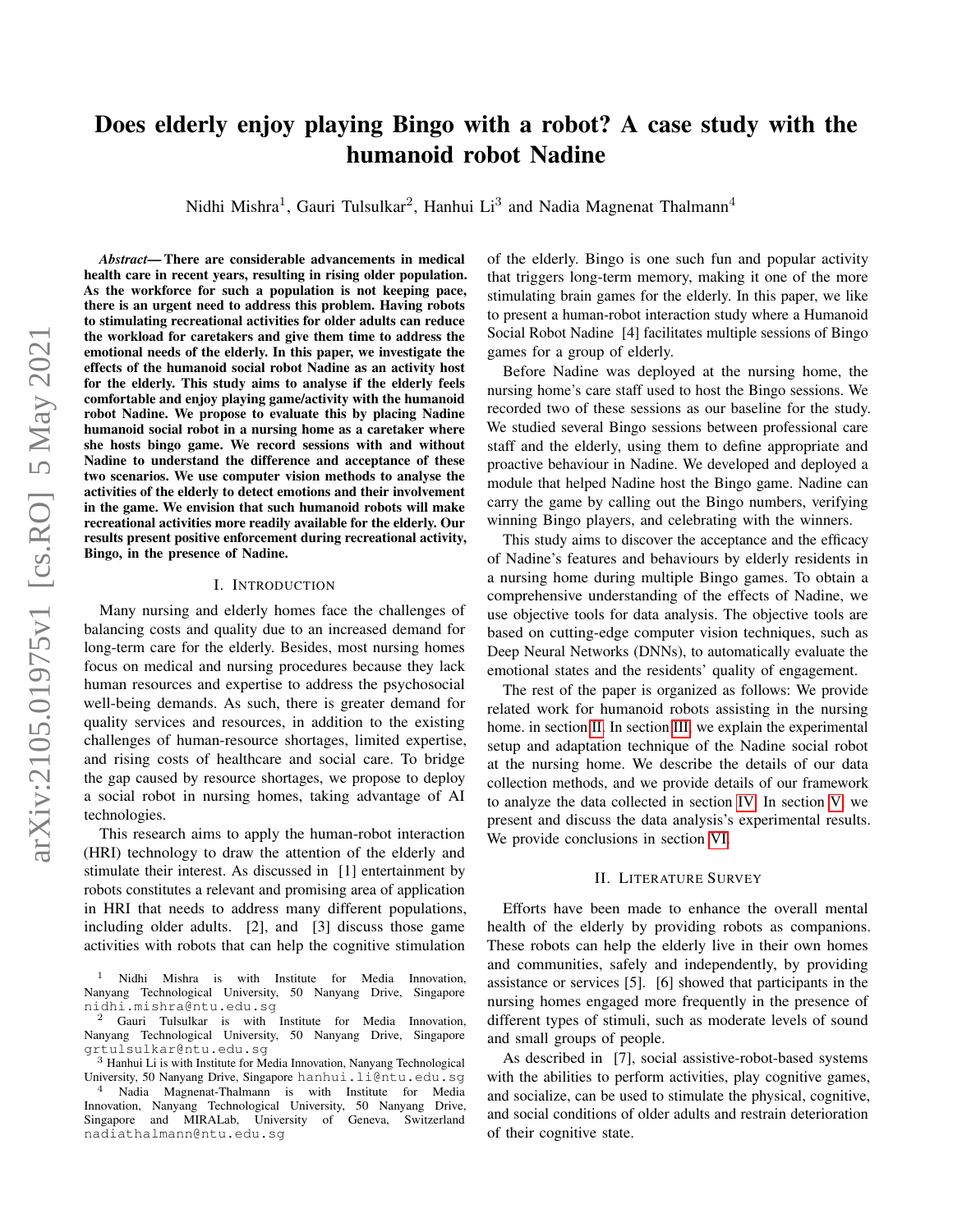In [8], [9], [10], and [11], a robot, Tangy was used to facilitate a multi-player Bingo game with seven elderly residents in a LTC facility. The robot would autonomously call out the bingo numbers and check individual cards of the players to provide help or let them know if they had won Bingo. The results of the studies showed that they had high levels of compliance and engagement during the games facilitated by the robot. Tangy was humanlike, however the appearance was not that of a realistic humanoid. The study conducted was for a short duration, which resulted in us being unable to see if the robot could hold the interest over a course of time. Also, the number of participants in each session was low, which raises the question of "if Tangy can hold the interest of a larger group?".

Other studies such as [12] with Stevie the robot show that these interactions can improve the enjoyability of the games and can be used for cognitive stimulation by playing Bingo for the elderly. The robot, Matilda, was used [13] to improve the emotional wellbeing of the elderly in three care facilities with 70 participants in Australia. They found that a Bingo game activity with Matilda positively engaged the elderly and increased their social interaction. Some participants wanted Matilda to participate in all the group activities as she rewarded the winner by singing and dancing.

Paro robot was placed at nursery homes [14], and in everyday elderly care [15]. These studies found that the extended use of Paro brought about a steady increase in the physical interaction between the elderly and the robot and also led to a growing willingness among the participants to interact with it. [16] also reported an increase in sociability within the group of elderly as well as other social benefits. When Paro took part in group activities, it positively influenced mood change, reduced loneliness, and resulted in a statistically significant increase in interactions.

[17] presented a user study where Silbot robot was hosting Bingo as part of a brain fitness instructor in an elderly care facility in Denmark. The author had highlighted hardware and software problems and mentioned battery problems, usability problems, and multiple use case issues. It was studied for two years long, and many of the issues with having for the long term were highlighted, which can be the base of our study.

In the table [I,](#page-1-1) we classify the available state of the art robots based on similar studies with robots conducting a recreational activity where  $\sqrt{\cdot}$  indicates the presence and 'X' indicates the absence of those characteristics.

In most studies, robots used are not realistic as Nadine humanoid robot. Nadine can emote natural human communication with its humanlike features, as reported in [22]. Nadine can give facial expression, respond with gestures, make eye contact with the elderly, and compare these with other robots. Studies have shown that the interaction is stimulating with face and arm movements and could arouse curiosity and interest [5]. We also classify Whether the robot can speak and understand speech; if yes, is it multilingual? Next, for functionalities, we address different aspects of the visionbased capabilities of Robots. We study whether the robot

<span id="page-1-1"></span>

| <b>Robot and Paper</b> | (a) | (b) | (c) | (d) | (e) | $\bf(f)$ | (g) |
|------------------------|-----|-----|-----|-----|-----|----------|-----|
| Pepper [9]             | X   | X   |     |     |     |          | X   |
| Zora $[18]$            | X   | X   |     | N/A |     | N/A      | X   |
| [19]<br>Tangy          | X   | X   |     |     |     | N/A      | X   |
| Silbot $[17]$          | X   |     |     |     |     | N/A      | X   |
| Zora $[20]$            | X   | X   |     |     |     | X        | X   |
| Zora $[21]$            | X   | X   |     |     |     | X        | X   |
| Stevie [12]            | X   |     |     | X   |     | X        | X   |
| Matilda [13]           | X   |     |     | X   |     | N/A      | X   |
| Nadine                 |     |     |     |     |     |          |     |

TABLE I: Summary of the robots for recreational activity for elderly care where (a) Humanoid realistic appearance, (b) Facial expressions, (c) Gestures, (d) IoT, (e) Gazing, (f) Multilingual and (g) Computer Vision based analysis

can understand the environment to gaze at the elderly and understand their facial emotions. We examine if previously studied robots could control and interact with the devices (such as TV, speakers, temperature control, etc.) to facilitate the recreational activity. Further, our classification builds upon the analysis method used for the statistical results in previous studies. Specifically, if they were, AI or ML enabled.

The above are deduced from the table that has not been taken into account in the literature so far. We believe that our study could be a step forward in introducing the humanoid social Nadine robot with humanlike characteristics in appearance and its mimic of human behaviour.

# III. EXPERIMENTAL SETUP

<span id="page-1-0"></span>Nadine is a socially intelligent, realistic humanoid robot with natural skin, hair, and appearance. She has 27 DOF, which enables her to make facial movements and gesticulate effectively, as documented in [23] and [24]. Nadine was seated in a ward's activity area in the nursing home, where she also hosts Bingo games and interacts with the elderly.

## *A. Architecture*

Nadine's architecture is described in [4]; it consists of three layers: perception, processing, and interaction. Nadine receives audio and visual stimuli from microphones, 3D cameras, and web cameras to perceive user characteristics and her environment, sent to the processing layer. The processing layer is the core module of Nadine that receives all results about the environment from the perception layer and acts upon them. This layer includes various submodules, such as dialogue processing (chatbot), affective system (emotions, personality, mood), and Nadine's memory of previous encounters with users. Finally, the action/interaction layer consists of a dedicated robot controller, including emotion expression, lip synchronization, and gaze generation.

Nadine can recognize people she has met before and engage in a flowing conversation. Nadine can be considered a part of human-assistive technology [25], as she can assist people over a continuous period without any breaks. She has previously worked at different places that required her to work for long hours [26].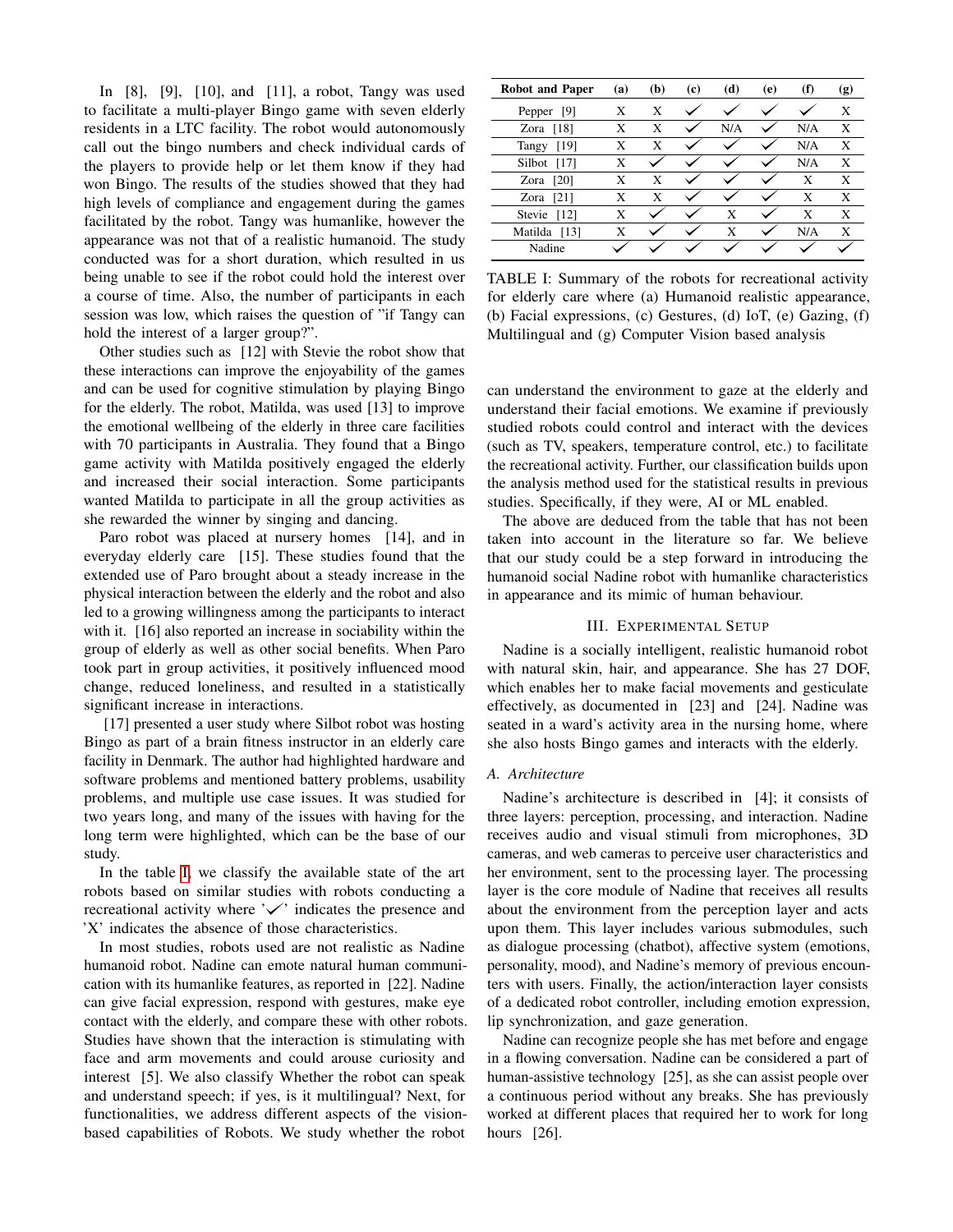



 $(b)$ 

 $(c)$ 



Fig. 1: Nadine hosting bingo session VS Care-staff hosting bingo session. (a) Nadine starting Bingo with Encouragement, (b) Nadine displaying number on the TV, (c) Elderly pressing buzzer on getting Bingo, (d) Care-staff and elderly Start running Bingo, (e) Care-staff going to each elderly table to announce number and (f) Care-staff raising hand for elderly on getting Bingo

## *B. Adaptation*

The studies [27] and [28] stated that most robots designed for the elderly do not fulfil the needs and requirements to perform their best. For Nadine to perform her best at nursing homes, we updated some previous models and developed new modules recommended in previous studies [29].

*1) Bingo game:* Before Nadine deployment at the nursing home, care staff use to host bingo sessions for the elderly. They would announce the number and use a small whiteboard to display the number for residents with hearing impairment. To do the same task of hosting the Bingo game, a new module was developed. This module enables Nadine to do the following:

- Start the session with greetings and weather information.
- Call out the bingo numbers in English and Mandarin.
- Call numbers in specific time duration and repetitions.
- Enables her to display the current number and four previous number on the TV screen.
- The numbers called out are also accompanied by hand gestures, facial expressions, gazing, and background music.
- It also allows care staff to control and customize Nadine's Bingo sessions using an attached touch screen.

• Let's Nadine verify winning players and applaud them. Fabricated in-house buzzers were provided to the residents to press when they win the game. Nadine also played a cheering

sound upon confirming a Bingo call from the residents.

*2) Update in Nadine's existing module:* As a social humanoid robot, Nadine has an emotion engine that controls her emotions, personality, and mood during the interaction, enabling her to perceive the situation (user and environment) and adjust her emotions and behaviour accordingly. As a result, Nadine can generate different emotions such as pleasure, arousal, and dominance. For Nadine to perform best at nursing homes, she needs to appear patient and show no negativity or anger. Therefore, Nadine should exhibit a positive temperament only. A configuration file was set to different parameters that allow Nadine to stay positive and behave accordingly, even when the resident is frustrated, angry or upset with her.

Another important aspect is to reveal positive emotions in Nadine's speech synthesis output. This mainly relates to changing the pitch, tone, and speed modulations. We modified the speech synthesizer to adapt speech output so that Nadine speaks slower and louder and in a low tone to make it easier for residents to understand her.

# *C. Participants*

Twenty-nine participants aged 60 years above participated in our research. The experiment took place at Bright Hill Evergreen Nursing Home in Singapore. NTU Institutional Review Board has approved this study. A detailed consent form was signed before the onset of the procedure, followed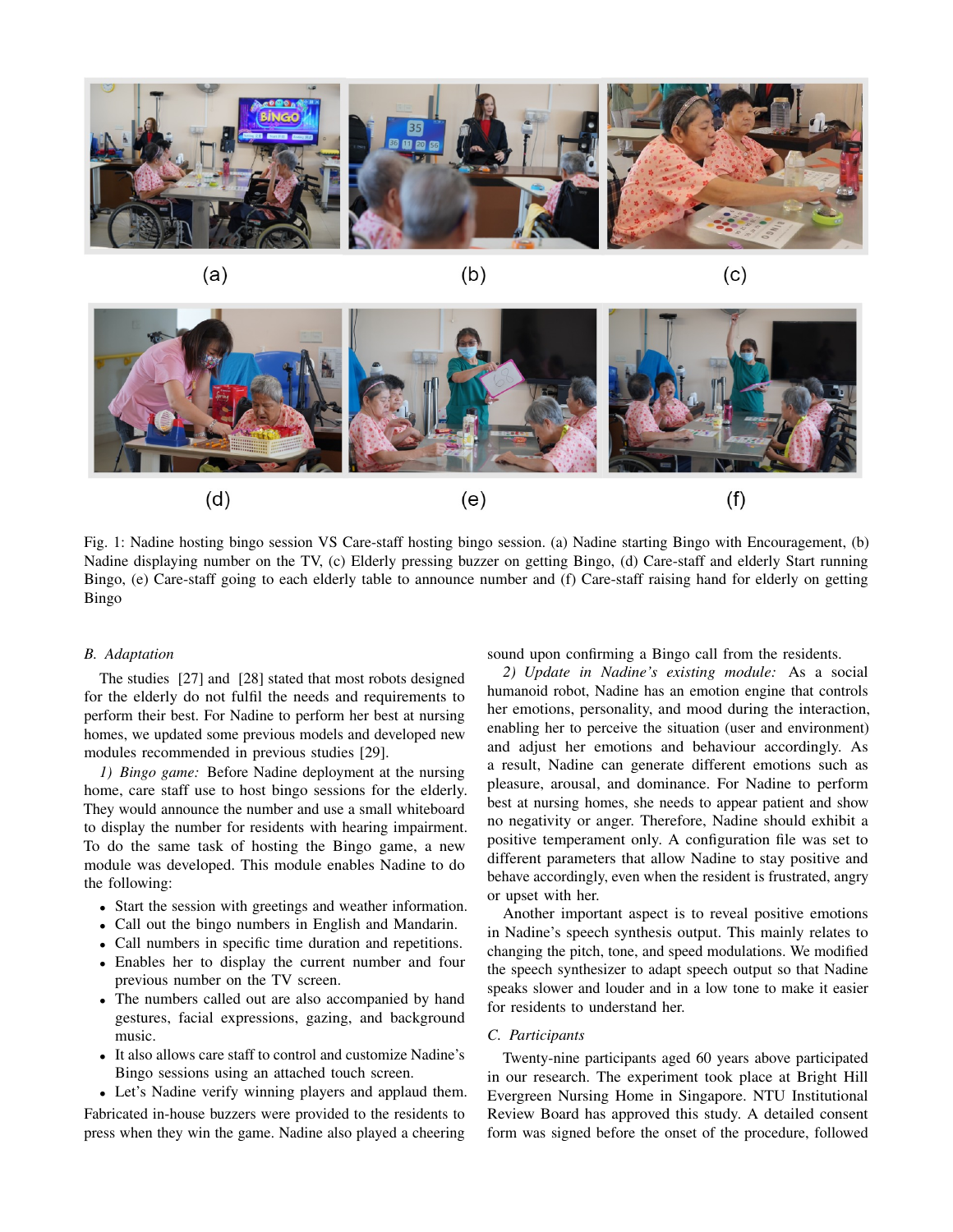by a detailed explanation of the experiment. We ensured that our participants had no previous experience with robots or any advanced technology. All the sessions were monitored by nursing home care staff. Overall, we recorded 24 sessions with Nadine hosting Bingo and 2 with care-staff hosting Bingo.

## IV. DATA COLLECTION AND ANALYSIS

<span id="page-3-0"></span>To fully comprehend the effects of Nadine's presence in the nursing home, the whole session was recorded by five cameras from different angles. Objective tools based on cutting-edge computer vision techniques were considered. We used deep neural networks (DNNs) to evaluate the emotional and physical states of the elderly automatically. The following three evaluation metrics were focused on:

- *Happiness*, which is the satisfaction level of residents during the Bingo game.
- *Movement*, which reflects Nadine's effect on the physical movement of the elderly during the game.
- *Activity*, which is the overall care staff physical movement during the Bingo game hosted by Nadine.

To provide a quantitative analysis concerning these three metrics, the advantages of DNNs in efficient video processing were exploited. Particularly, we applied four different net-works for this study: a face detector<sup>[1](#page-3-2)</sup>, an expression recognizer, an action detector<sup>[2](#page-3-3)</sup> and an optical flow estimator [30]. The roles and detailed implementations of these networks are as follows:

The face detector estimates the locations of faces in a given frame. Moreover, as all residents are in wheelchairs, their relative locations can be inferred based on their face locations. Also, only elderly faces are detected since the nursing care staff were wearing medical masks throughout their intervention in Nadine's Bingo sessions. We adopted the Dlib library with its pre-trained convolutional neural network (CNN) to implement the face detector.

The expression recognizer categorizes the expression of a detected face. We consider two classes in our case, i.e., smiling and neutral, and constructed a CNN with ResNet-50 [31] as the backbone. The expression recognizer is trained on the CelebA dataset [32] until convergence.

The action detector is a method to measure the motions and actions of the detected faces. It generates action proposals, which are the locations and confidences of detecting an action. We implement the action detector based on the pre-trained temporal segment network [33] provided in the MMAction2 library. The action detector informs us of the movement of the elderly during the Bingo game session as the face detector detected only their faces.

The optical flow estimator aims at discovering moving targets. We propose to estimate dense optical flow via the recurrent all-pairs field transformation network. At this moment, for an arbitrary region in each frame, the average magnitude of the estimated optical flow in the region can be used to measure the intensity of movement of care staff during the Bingo game sessions.

With the above DNNs, we are now ready to define the quantitative measures of *Happiness*, *Movement* and *Activity*:

*Happiness* is closely related to expressions of smiling and laughing. Hence, given a target video of  $L$  frames we define group happiness  $h$  as:

$$
h = \frac{1}{L} \sum_{l=1}^{L} \frac{1}{n_l} \sum_{t=1}^{n_l} p_t,
$$
\n(1)

where  $p_t \in [0, 1]$  denotes the probability of the t-th detected face in l-th frame belonging to the smiling class, which is estimated by the expression recognizer.

*Movement* of elderly is defined using action detector in the following equation where  $d_t$  is the confidence of detecting an action:

$$
b = \frac{1}{L} \sum_{l=1}^{L} \frac{1}{n_l} \sum_{t=1}^{n_l} d_t
$$
 (2)

For *Activity* of the care staff, we use the optical flow estimator as following equation where  $o_t$  is the average magnitude of optical flow:

$$
f = \frac{1}{L} \sum_{l=1}^{L} \frac{1}{n_l} \sum_{t=1}^{n_l} o_t
$$
 (3)

Using the above analyses(example shown in figure [2\)](#page-4-1), we obtained the data for every video across all sessions and further studied it using statistical methods to get meaningful comparisons.

## V. RESULTS

<span id="page-3-1"></span>In order to determine whether the presence of Nadine hosting bingo games has any effect on the elderly, the video material is analyzed. Four aspects of the video material (smile, neutral, body score, optical flow) were compared between the sessions in which Nadine hosted the games and the sessions in which the caretakers hosted the games. After cleaning the footage, there were 24 sessions with 29 elderly participating in each game in which Nadine was the host and 2 sessions in which the caretakers hosted the games. For each of the sessions, there were multiple camera angles that generated the footage. The analyses were conducted by comparing all the footage from each of the available cameras without compressing them into single averages for the sessions.

To compare the scores for when Nadine hosted the games and the sessions in which the caretakers hosted the games, an independent samples t-test was conducted. The test results can be seen in table [III,](#page-4-2) while the means and the standard deviations of the four variables in the two situations can be seen in table [II.](#page-4-3) Before conducting the t-tests, Levene's test of equality of variance was conducted to check for the assumption of homoscedasticity. It was determined that two of the variables had unequal variance (variables smile and body score). Therefore, for these two variables, modified degrees of freedom were used.

<span id="page-3-3"></span><span id="page-3-2"></span><sup>1</sup><http://dlib.net/> <sup>2</sup><https://github.com/open-mmlab/mmaction2>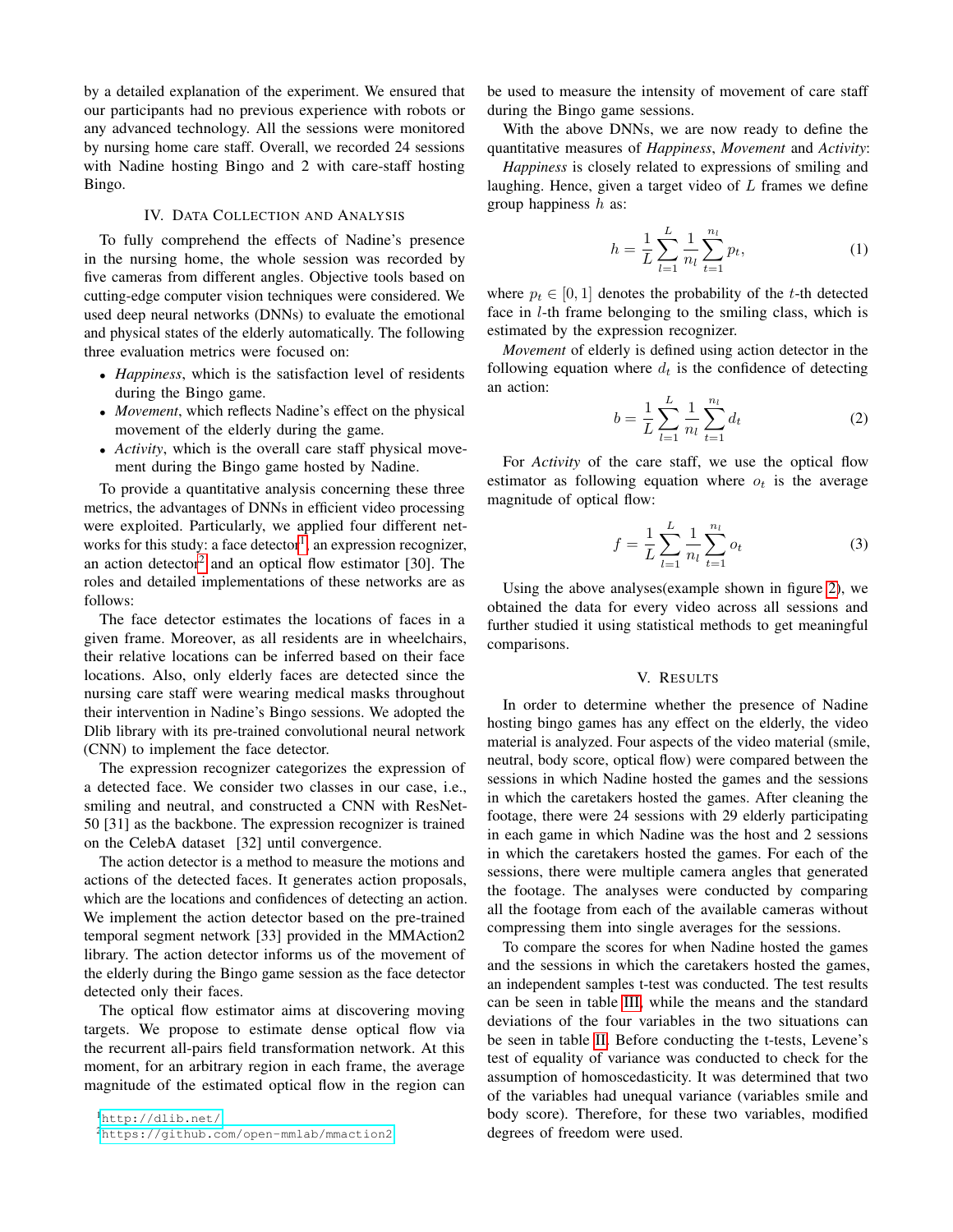<span id="page-4-1"></span>

Fig. 2: Example results from computer vision methods. (a) Elderly faces detected in red box with smiling faces in green box, (b) Elderly body movement in three small patches and (c) staff movement in one patch

<span id="page-4-3"></span>

| Variable            | <b>Situation</b> | Mean  | <b>Standard</b><br><b>Deviation</b> | <b>SD</b> Error<br>Mean |
|---------------------|------------------|-------|-------------------------------------|-------------------------|
| Smile               | Nadine present   | 0.019 | 0.015                               | 0.002                   |
|                     | Nadine absent    | 0.010 | 0.006                               | 0.002                   |
| Neutral             | Nadine present   | 0.947 | 0.179                               | 0.024                   |
|                     | Nadine absent    | 0.990 | 0.006                               | 0.002                   |
| Body Score          | Nadine present   | 0.154 | 0.053                               | 0.007                   |
|                     | Nadine absent    | 0.172 | 0.015                               | 0.005                   |
| <b>Optical Flow</b> | Nadine present   | 0.181 | 0.133                               | 0.018                   |
|                     | Nadine absent    | 0.288 | 0.081                               | 0.029                   |

TABLE II: Descriptive statistics of the relevant variables in the two situations.

<span id="page-4-2"></span>

| <b>Variable</b>     |                              | df     | Sig. (2-tailed)                           | <b>Mean Difference</b> |  |  |
|---------------------|------------------------------|--------|-------------------------------------------|------------------------|--|--|
| Smile               | 3.341                        | 23.122 | 0.003                                     | 0.009                  |  |  |
| <b>Neutral</b>      | $-0.678$                     | 63     | 0.500                                     | $-0.043$               |  |  |
| <b>Body score</b>   | $-2.123$                     | 38.275 | 0.040                                     | $-0.019$               |  |  |
| <b>Optical flow</b> | $-2.211$                     | 63     | 0.031                                     | $-0.107$               |  |  |
| <b>Variable</b>     | <b>Std. Error Difference</b> |        | 95% Confidence Interval of the Difference |                        |  |  |
|                     |                              |        | Lower                                     | <b>Upper</b>           |  |  |
| <b>Smile</b>        | 0.003                        |        | 0.004                                     | 0.015                  |  |  |
| <b>Neutral</b>      | 0.064                        |        | $-0.171$                                  | 0.084                  |  |  |
| <b>Body score</b>   | 0.009                        |        | $-0.036$                                  | $-0.001$               |  |  |
| <b>Optical flow</b> | 0.049                        |        | $-0.204$                                  | $-0.010$               |  |  |

TABLE III: Results of the t-tests.

As can be seen from table [III,](#page-4-2) three of the variables showed significant differences between the two situations: the smile variable was significantly higher in the Nadine group, while the body score and the optical flow variables were higher in the no-Nadine group. There were no differences in the neutral measurement between the two groups. This can also be seen from the figure [3,](#page-4-4) which shows the means and the 95% confidence errors (error bars).

In order to determine whether or not the reactions of the elderly changed through time, bivariate correlations were calculated between the four variables and the serial number of the session. The higher the serial number is, the later the session was, so a correlation would imply a linear change

<span id="page-4-4"></span>

Fig. 3: Means and 95% CI of measurements.

in the variables with time. The results of the correlational analysis are presented in table [IV.](#page-4-5)

<span id="page-4-5"></span>

| Variable            | <b>Pearson Correlation</b> | <b>Significance</b> |
|---------------------|----------------------------|---------------------|
| <b>Smile</b>        | 0.249                      | 0.062               |
| <b>Neutral</b>      | $-0.241$                   | 0.071               |
| <b>Body Score</b>   | $-0.069$                   | 0.609               |
| <b>Optical Flow</b> | 0.113                      | 0.403               |

TABLE IV: Bivariate correlations between serial number of the session and the four variables.

# VI. CONCLUSION AND DISCUSSION

<span id="page-4-0"></span>In this study, the effects of a humanoid robot, Nadine, on the behaviour of elders in a nursing home were investigated. Nadine humanoid social robot was placed at a nursing home where she hosted bingo game for a group of elderly. The sessions and tracked through video material obtained from several different angles in the nursing home. From the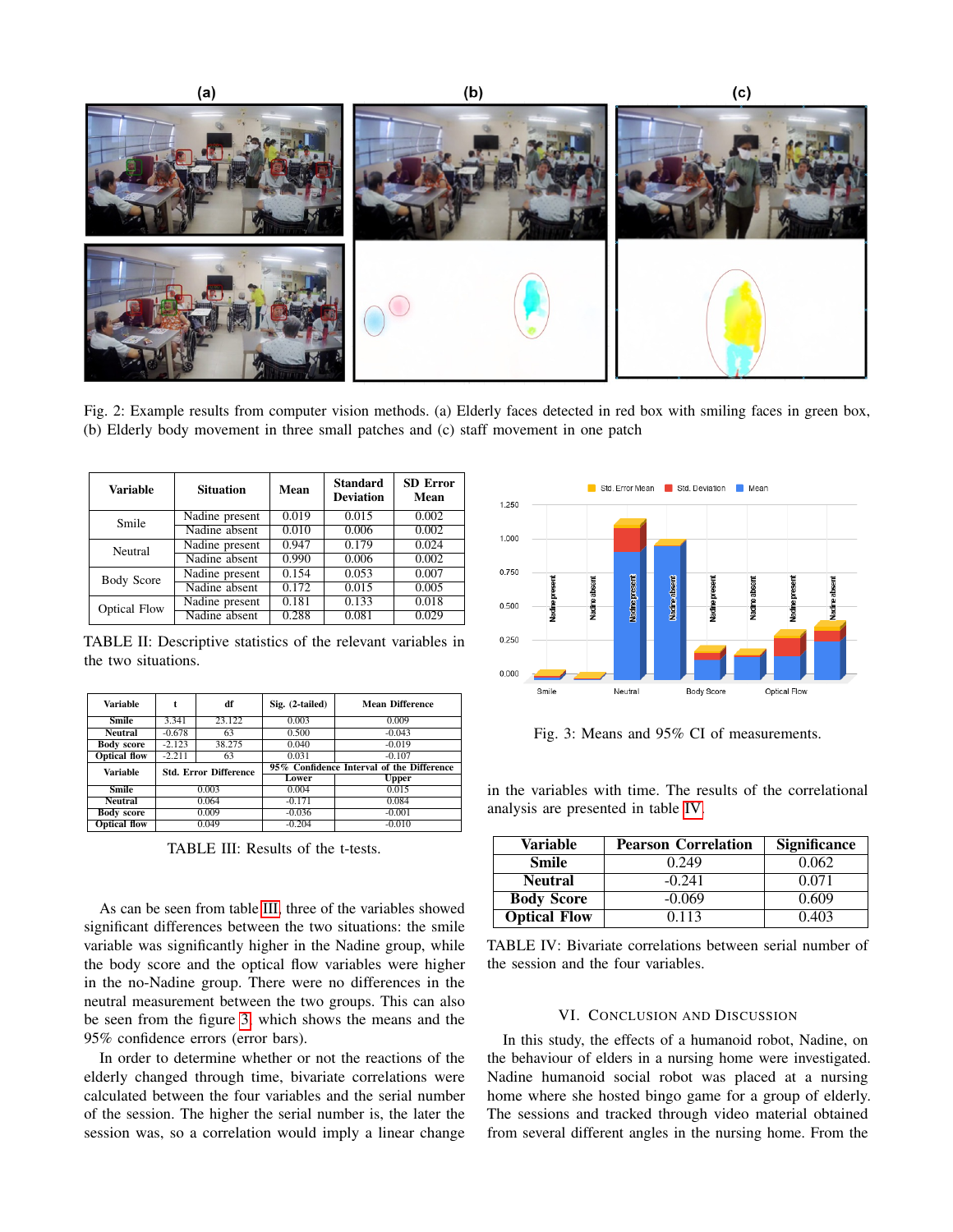material, four variables were measured: Smile (how many people are smiling per frame and with what intensity), neutral (how many people are sitting neutral per frame and with what intensity), body score (how many people are making body movements per frame and with what intensity), and optical flow (the overall flow in the environment per frame and its intensity).

The results indicated three significant differences in the bingo sessions in which Nadine was present compared to those in which she was not. The elderly was smiling more, they were moving around less, and the optical flow, which primarily relates to how many nursing home's care staff had to move, was also lower. Therefore, it can be concluded that the situation in the nursing home was better when Nadine was present: the residents were calmer and happier, while the staff had less work to do. This is in line with previous research [7-11], all of which have shown the potential positive effects of employing robotic assistance in nursing homes. Since Nadine has a humanoid appearance and the ability to communicate, read and exert facial expressions related to emotions, it is logical to assume that her presence can improve the states of the residents of nursing homes while simultaneously unloading the nursing home staff. This study confirms that this may be the case since all the changes in the measured variables between the situations in which Nadine was present and those in which she was not point in that direction.

On the other hand, there were no significant changes in the variables through time. This may be due to the nature of the variables: since the effects of Nadine are that the elderly is more concentrated, happier, and less needy (seen through the lower movement of the staff), it is plausible that these effects did not change over time. Furthermore, this means that the positive effects of Nadine's presence can be seen very early and that no period of adaptation is needed to achieve the changes. Therefore, her presence can bear immediate positive changes in a nursing home or a similar facility.

The realism of Nadine's appearance and interactions are of paramount importance for her usage in human interactions, especially amongst the elderly. Since they are the least adopted and used to technology, it is beneficial to bridge this gap by using robots who look like humans. In these situations, all the benefits of having people do a particular job can be combined with the benefits of using robots, which leads to the best possible outcomes for both users and organizations. That is why research on humanoid robots is so important and why it needs to be progressed further. This study, which showed that the usage of Nadine in a bingo sessions setting could be very beneficial to the residents of the nursing home, is a step in that direction. Future studies should continue to investigate these issues and determine all the settings in which humanoid robots' usage could be beneficial.

# ACKNOWLEDGMENT

This research is partly supported by the National Research Foundation, Singapore under its International Research Centres in Singapore Funding Initiative, and Institute for Media

Innovation, Nanyang Technological University (IMI-NTU). Any opinions, findings and conclusions or recommendations expressed in this material are those of the author(s) and do not reflect the views of National Research Foundation, Singapore. We would like to thank Bright Hill Evergreen Home and Goshen Consultants in Singapore for selecting the elderly and giving us access to the nursing home for this research. We would also like to thank our colleagues Yiep Soon and Ashwini Lawate for their support to setup Nadine for the experiment.

#### **REFERENCES**

- [1] F. Correia, P. Alves-Oliveira, S. Petisca, A. Paiva *et al.*, "Social and entertainment robots for older adults," 2017.
- [2] R. Agrigoroaie and A. Tapus, "Physiological differences depending on task performed in a 5-day interaction scenario designed for the elderly: A pilot study," in *International Conference on Social Robotics*. Springer, 2018, pp. 192–201.
- [3] ——, "The outcome of a week of intensive cognitive stimulation in an elderly care setup: a pilot test," in *2018 27th IEEE International Symposium on Robot and Human Interactive Communication (RO-MAN)*. IEEE, 2018, pp. 814–819.
- [4] M. Ramanathan, N. Mishra, and N. Magnenat Thalmann, "Nadine humanoid social robotics platform," in *Computer Graphics International Conference*. Springer, 2019, pp. 490–496.
- [5] M. Law, C. Sutherland, H. S. Ahn, B. A. MacDonald, K. Peri, D. L. Johanson, D.-S. Vajsakovic, N. Kerse, and E. Broadbent, "Developing assistive robots for people with mild cognitive impairment and mild dementia: a qualitative study with older adults and experts in aged care," *BMJ open*, vol. 9, no. 9, p. e031937, 2019.
- [6] J. Cohen-Mansfield, M. Dakheel-Ali, and M. S. Marx, "Engagement in persons with dementia: the concept and its measurement," *The American journal of geriatric psychiatry*, vol. 17, no. 4, pp. 299–307, 2009.
- [7] E. Martinez-Martin, F. Escalona, and M. Cazorla, "Socially assistive robots for older adults and people with autism: An overview," *Electronics*, vol. 9, no. 2, p. 367, 2020.
- [8] C. Thompson, S. Mohamed, W.-Y. G. Louie, J. C. He, J. Li, and G. Nejat, "The robot tangy facilitating trivia games: A team-based user-study with long-term care residents," in *2017 IEEE international symposium on robotics and intelligent sensors (IRIS)*. IEEE, 2017, pp. 173–178.
- [9] J. Li, W.-Y. G. Louie, S. Mohamed, F. Despond, and G. Nejat, "A user-study with tangy the bingo facilitating robot and long-term care residents," in *2016 IEEE international symposium on robotics and intelligent sensors (IRIS)*. IEEE, 2016, pp. 109–115.
- [10] W.-Y. G. Louie and G. Nejat, "A social robot learning to facilitate an assistive group-based activity from non-expert caregivers," *International Journal of Social Robotics*, pp. 1–18, 2020.
- [11] W.-Y. G. Louie, J. Li, C. Mohamed, F. Despond, V. Lee, and G. Nejat, "Tangy the robot bingo facilitator: a performance review," *Journal of Medical Devices*, vol. 9, no. 2, 2015.
- [12] B. C. Studies. (2020) Meet stevie the social robot that holds bingo lessons in a care home. [Online]. Available: [https://businesscasestudies.co.uk/](https://businesscasestudies.co.uk/meet-stevie-the-social-robot-that-holds-bingo-lessons-in-a-care-home/) [meet-stevie-the-social-robot-that-holds-bingo-lessons-in-a-care-home/](https://businesscasestudies.co.uk/meet-stevie-the-social-robot-that-holds-bingo-lessons-in-a-care-home/)
- [13] R. Khosla and M.-T. Chu, "Embodying care in matilda: an affective communication robot for emotional wellbeing of older people in australian residential care facilities," *ACM Transactions on Management Information Systems (TMIS)*, vol. 4, no. 4, pp. 1–33, 2013.
- [14] W. Chang, S. Šabanovic, and L. Huber, "Use of seal-like robot paro in sensory group therapy for older adults with dementia," in *2013 8th ACM/IEEE International Conference on Human-Robot Interaction (HRI)*, 2013, pp. 101–102.
- [15] S. Šabanović and W.-L. Chang, "Socializing robots: constructing robotic sociality in the design and use of the assistive robot paro," *AI & society*, vol. 31, no. 4, pp. 537–551, 2016.
- [16] S. Šabanović, C. C. Bennett, W.-L. Chang, and L. Huber, "Paro robot affects diverse interaction modalities in group sensory therapy for older adults with dementia," in *2013 IEEE 13th international conference on rehabilitation robotics (ICORR)*. IEEE, 2013, pp. 1–6.